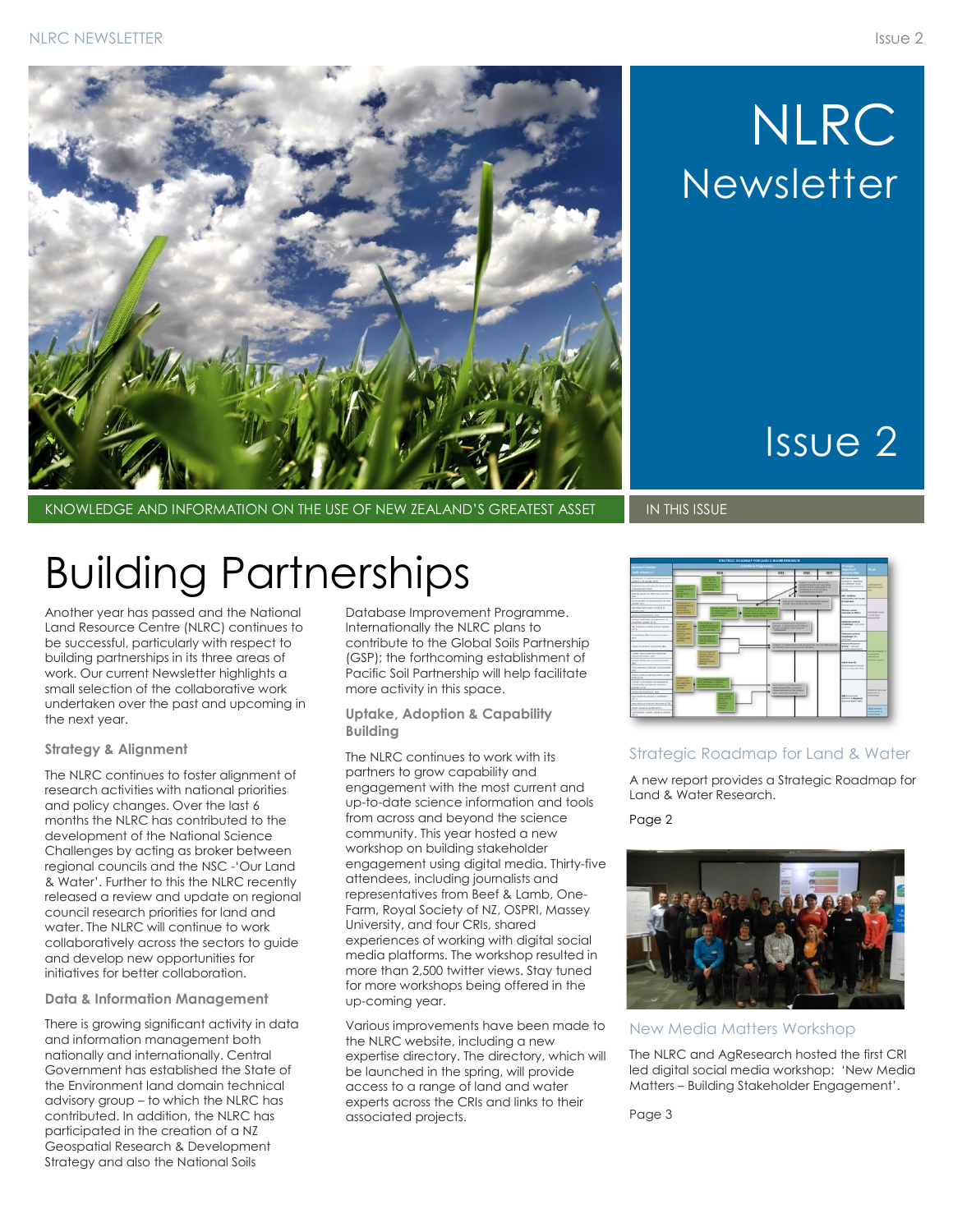## Strategic Roadmap for Land and Water Research

A new NLRC report written in collaboration with the LMF and LMG provides a Strategic Roadmap for Land & Water Research. It adds a level of specificity around which research priorities should be the primary focus for Regional Councils Special Interest Groups – the Land Monitoring Forum (LMF) and Land Managers Group (LMG). It also highlights how effort (capability, investment, etc.) can be aligned with other stakeholders to ensure delivery of these research priorities; and what wider systemic changes are needed to create research impact in the land and water domain

A key finding from the report is the need for more collaborative efforts (sector alliances and science reforms) and a consistent approach for research priority-setting, particularly in regard to the implementation of national policies, standards, and reforms.

The Strategic Roadmap offers both a number of opportunities for the LMG and LMF to contribute to national goals and



outcomes, and a number of pathways for the LMG and LMF to ensure each research priority is realised.

The project itself served as a basis to build mutual understanding and trust across SIGs, CRIs, and other agencies who contributed, forming the foundation for the collaborations needed to deliver on the Strategic Roadmap. The work also highlights the promise of partnership approaches within the innovation system, where the roles of knowledge providers and users are fluid and reinforcing.

#### FOR MORE INFORMATION

You can access the full review of the report on the NLRC website.

www.nlrc.org.nz/\_\_data/assets/pdf\_file/ 0011/75881/Strategic-Roadmap-Report.pdf

### Review of the International Collaboration Landscape in Sustainable Agriculture



A review of the international collaboration landscape in sustainable agriculture reveals a growing need to build international partnerships and adopt a multi-disciplinary approach to address key trends relating to sustainable agriculture.

Six years on from the global financial crisis 'G20' and allied countries remain focused on strengthening growth and creating jobs through coordinated and cooperative action among countries. Sustainable economic growth, including sustainable agriculture, remains a key pillar in the recovery programme for both developed and developing economies.

A further and related thread is the growing global commitment to building collaborative opportunities in innovation

and science, including the development of global research infrastructure.

Despite the focus on growth as a way to strengthen the global economy and ensure food security, the 'sustainability' component has not been forgotten. One of the noted opportunities for aligning economic growth and resilience with environmental sustainability is the emerging concept of the Green Economy or Green Growth.

#### FOR MORE INFORMATION

You can read the full review on the NLRC website.

www.nlrc.org.nz/news-andevents/latest-nlrc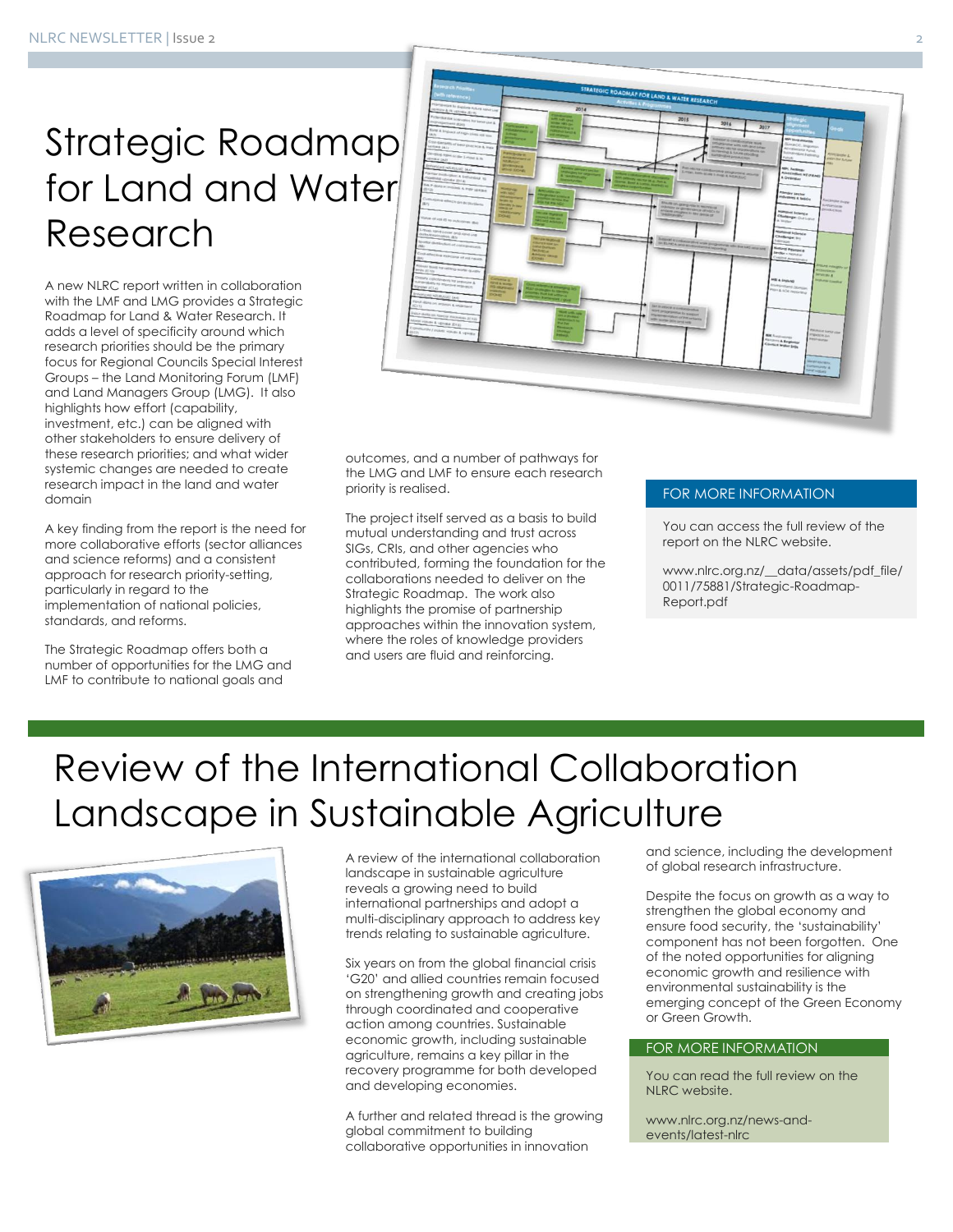#### WORKSHOP HIGHLIGHTS



Reaching your Audience Integrated social media add value to relationships and brand recognition, and generate leads to more business.



#### Good Engagement

Finding a happy medium between an 'unresponsive monologue' and a 'shouting match' is the key to good engagement.

#### FAST FACTS

## twitter

views took place during the 'New Media Matters' workshop.

# ideas

generated on how to attract investment to Christchurch using the 'Magnetic South' Foresight Engine.

#### FOR MORE INFORMATION

To watch the video on the New Media Matters workshop go to:

www.youtube.com/user/LandResourcesNZ



*"We have been conscious of the widespread (and misunderstood) tendency to regard social media as nothing more than the sum of a series of digital platforms, on which companies can disseminate their news and campaigns directly to users of the various networks" – Jonathan Wichmann – Head of Social Media, Maersk Line*

### Communicating Science Ideas and Research

Recent advancements in digital communication technology have transformed the way in which science information is communicated. Blogs, podcasts, RSS,YouTube, LinkedIn, Research Gate, Facebook and Twitter play an evergrowing role in the dissemination of scientific information to the general public. On any given day 500 million-plus users logon to Facebook and 200 million twitter users post 110 million tweets.

Whether through digital or traditional media, there is more communication of and about science today than at any other previous time in history. Consequently, the opportunities for scientists to engage in the communication of science have never been greater. Moreover, science increasingly touches people's personal, economic and political lives. Thus, there is a need for scientists to expand their roles of conveyors of unbiased information.

#### **New Media Matters Workshop**

On May 28<sup>th</sup> 2014, the NLRC in partnership with AgResearch held its first Digital Social Media Workshop: 'New Media Matters – Building Stakeholder Engagement. Thirtyfive people from a variety of organizations and agri-businesses around the country attended the workshop that addressed the shared need – to build engagement among a range of stakeholders working with land based science information.

The workshop aimed to enrich participants understanding of digital tools potential and consider best practices/ethics of multimedia publishing. During the workshop participants explored the evolving range of digital media platforms, and had the opportunity to network with others using different types of media.

Through case studies, participants explored social media and other digital media, and considered how these digital developments might improve uptake and

adoption of new science products and information. Tools surveyed included different types of social media (e.g. Facebook and Twitter) and other interactive tools available online – such as the Foresight Engine.

The workshop also provided insight into the most successful modes of communication for different types of stakeholders - in New Zealand and abroad. At the end of the workshop the attendees agreed to maintain an on-going community in this area. The NLRC has received on-going positive feedback from the attendees and aims to meet the demand to provide more workshops that meet stakeholder needs in the up-coming year.

**The Power of Infographics and Data Visualization**

Infographics and data visualization are increasingly being used in science to break down and simplify complex messages. Science is a field where infographics are particularly useful and powerful. Infographics and data visualization often communicate scientific concepts more efficiently than words, for any audience.

In response to this need, the NLRC website has a new infographics page developed for a science savvy but non-specialist audience. This page will help make scientific findings accessible to broader audiences by removing barriers (such as technical jargon), and providing context. The goal is for information to be presented in an immediately intuitive and engaging manner and makes difficult concepts understandable and easy to grasp. It will also give scientists the opportunity to make their research accessible to a range of audiences. Watch this space for upcoming workshops on information presentation, visualization, and visual storytelling.